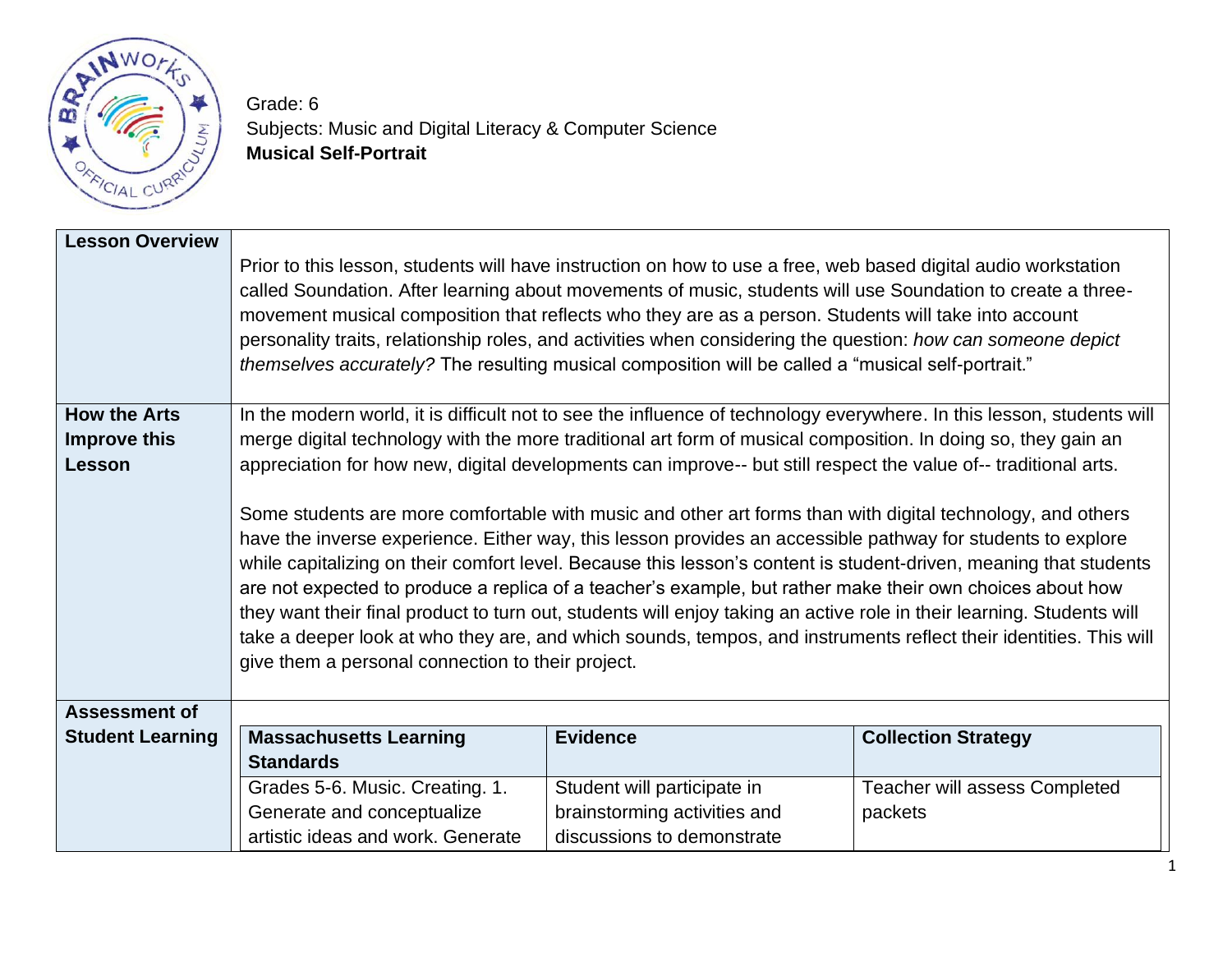| interdisciplinary musical ideas        | understanding of academic             | Teacher will listen and observe     |
|----------------------------------------|---------------------------------------|-------------------------------------|
| using a variety of non-traditional     | vocabulary (including musical         | students as they work as a          |
| sound sources (e.g., found             | composition, tempo, and pitch) in     | formative assessment                |
| sounds, digital technology,            | order to begin generating and         |                                     |
| unusual voices). 5-6.M.1               | conceptualizing artistic ideas.       | Teacher will assess submitted       |
|                                        |                                       | <b>Musical Compositions/Musical</b> |
|                                        | Student will complete packet to: -    | <b>Self-Portraits</b>               |
|                                        | generate ideas about how              |                                     |
|                                        | Musical Self-Portrait can connect     |                                     |
|                                        | to interdisciplinary ideas,           |                                     |
|                                        | specifically self-identity;           |                                     |
|                                        | -Reflect on Musical Self-Portrait     |                                     |
|                                        | to show understanding of              |                                     |
|                                        | connection between elements of        |                                     |
|                                        | music (tempo, pitch, etc.) and        |                                     |
|                                        | personal qualities.                   |                                     |
|                                        |                                       |                                     |
|                                        | Student will use digital technology   |                                     |
|                                        | (Soundation) to create a Musical      |                                     |
|                                        | Self-Portrait that is at least 50     |                                     |
|                                        | measures long, contains three         |                                     |
|                                        | movements, includes fade in/out,      |                                     |
|                                        | is not repetitious, and has no        |                                     |
|                                        | random gaps.                          |                                     |
|                                        |                                       |                                     |
| Grades 6-8. Digital Literacy &         | Student will individually use digital | Teacher will listen and observe     |
| <b>Computer Science. Digital Tools</b> | technology tools on Soundation to     | students as they work as a          |
| and Collaboration. 4. Individually     | create and compose the Musical        | formative assessment                |
| and collaboratively, use advanced      | Self-portrait.                        |                                     |
| tools to design and create online      |                                       | Teacher will assess submitted       |
| content (e.g., digital portfolio,      |                                       | <b>Musical Compositions/Musical</b> |
|                                        |                                       | <b>Self-Portraits</b>               |
|                                        |                                       |                                     |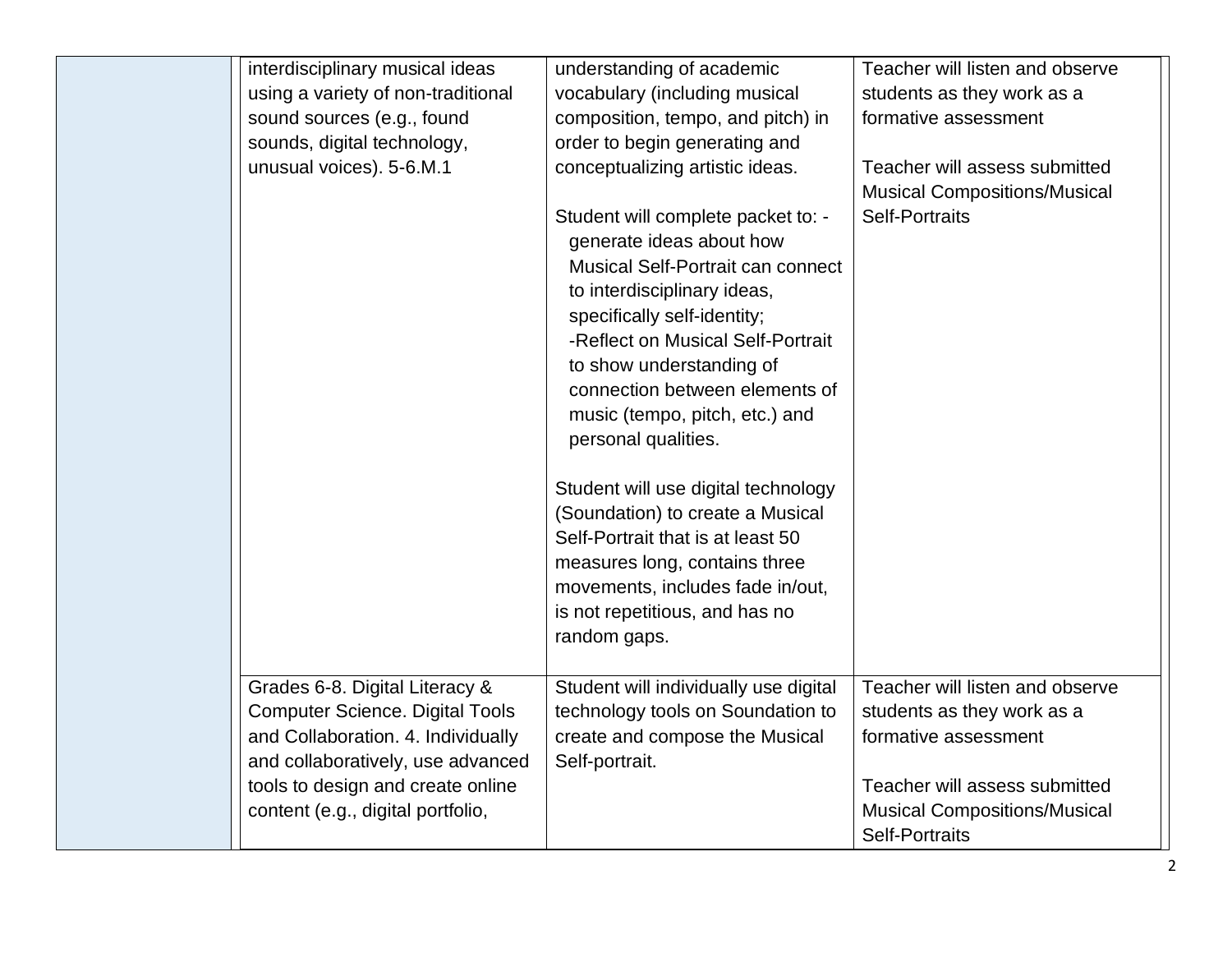|                                          | multimedia, blog, webpage). 6-<br>8.DTC.a                                                                                                                                                                                                                                                                                                |  |  |
|------------------------------------------|------------------------------------------------------------------------------------------------------------------------------------------------------------------------------------------------------------------------------------------------------------------------------------------------------------------------------------------|--|--|
| <b>Essential</b><br><b>Questions</b>     | What role does digital technology have in creating art?<br>How can music communicate a person's identity?                                                                                                                                                                                                                                |  |  |
| <b>Enduring</b><br><b>Understandings</b> | An authentic self-portrait reveals elements of who we are in a meaningful and impactful way.<br>Technology can be used to create music.                                                                                                                                                                                                  |  |  |
| <b>Materials and</b><br><b>Needs</b>     | pencils<br>paper<br>1:1 computers<br>Soundation (or another digital audio workstation, like GarageBand or Audacity)<br>overhead projector<br>whiteboard or screen for projection<br>Teacher examples of Musical Self-Portrait and brainstorm<br>Vocabulary cards/posters reflecting standards-based definitions of terms<br>idea journal |  |  |
| <b>Advancing</b><br><b>Vocabulary</b>    | composition/compose<br>download<br>fade in<br>fade out<br>measure<br>movement                                                                                                                                                                                                                                                            |  |  |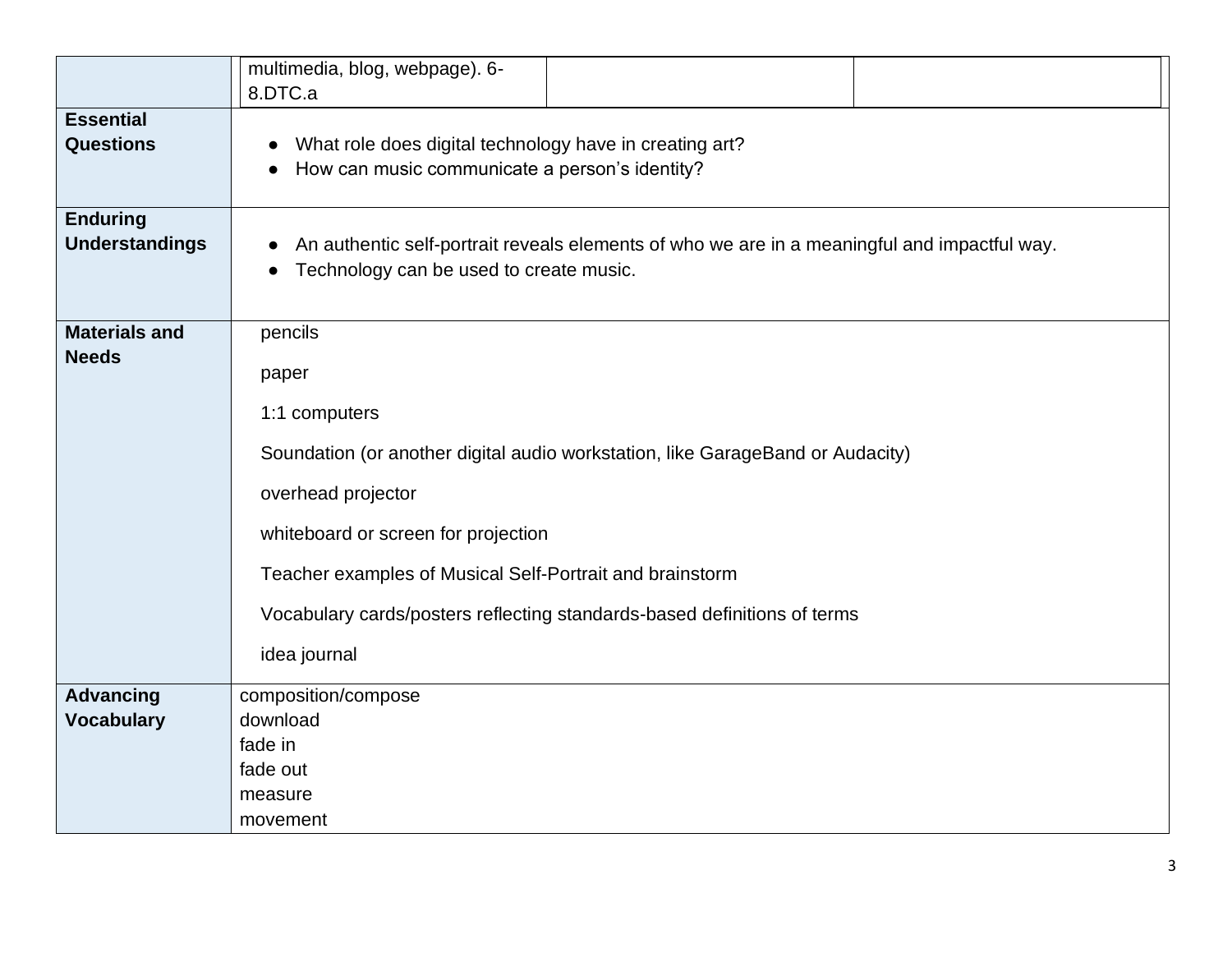|                               | pitch                                                                                                                                                                                                                                                                                              |
|-------------------------------|----------------------------------------------------------------------------------------------------------------------------------------------------------------------------------------------------------------------------------------------------------------------------------------------------|
|                               | reflect                                                                                                                                                                                                                                                                                            |
|                               | self-portrait                                                                                                                                                                                                                                                                                      |
|                               | sound loop                                                                                                                                                                                                                                                                                         |
|                               | tempo                                                                                                                                                                                                                                                                                              |
|                               | upload                                                                                                                                                                                                                                                                                             |
|                               |                                                                                                                                                                                                                                                                                                    |
| <b>Support &amp;</b>          |                                                                                                                                                                                                                                                                                                    |
| <b>Accommodations</b>         | Students can focus on one or two movements instead of three                                                                                                                                                                                                                                        |
| <b>Inspired by</b>            | Students can be assigned a Peer Buddy to help focus ideas<br>$\bullet$                                                                                                                                                                                                                             |
| <b>Universal Design</b>       | Students may present to the teacher privately rather than to whole class<br>$\bullet$                                                                                                                                                                                                              |
| for Learning                  | Vocabulary terms will be posted around the room, and students will be provided with a word bank, as<br>$\bullet$<br>needed                                                                                                                                                                         |
|                               | Sound samples will be available for students to mix and match if they are unable to create their own                                                                                                                                                                                               |
| <b>Lesson Plan</b>            | Introduction:                                                                                                                                                                                                                                                                                      |
| Progression<br><b>Details</b> | As a whole group, the class discusses: What is a self-portrait? Teacher asks guiding questions, such as,<br>$\bullet$<br>"Where have you heard that word before? Do you know of anything similar to a self-portrait or another<br>form of it?" (DOK 2- students define, describe, and and explain) |
|                               | Teacher shares an example of how to brainstorm reflecting who he/she/they are in various aspects of<br>$\bullet$<br>his/her/their life, such as work, family, social, etc. (See an example in Appendix.)                                                                                           |
|                               | Students will have 10 to 15 minutes to complete a brainstorm on part one of the worksheet (in<br>$\bullet$<br>Appendix), reflecting on who they are in various facets of their life. (DOK 1- students generate lists of<br>various aspects of their identities)                                    |
|                               | <b>Teacher Demonstration:</b>                                                                                                                                                                                                                                                                      |
|                               | Teacher models for the whole class how to connect the characteristics and aspects of the personality<br>$\bullet$                                                                                                                                                                                  |
|                               | with musical qualities. For example: "I am quiet and shy, so that can be represented by a slow, soft,                                                                                                                                                                                              |
|                               | high-pitched sound. I'm an athlete, so I may want to use fast-paced, upbeat sounds, and maybe have a                                                                                                                                                                                               |
|                               | crowd cheering in the background." Ask the class to discuss this example, using guiding questions such                                                                                                                                                                                             |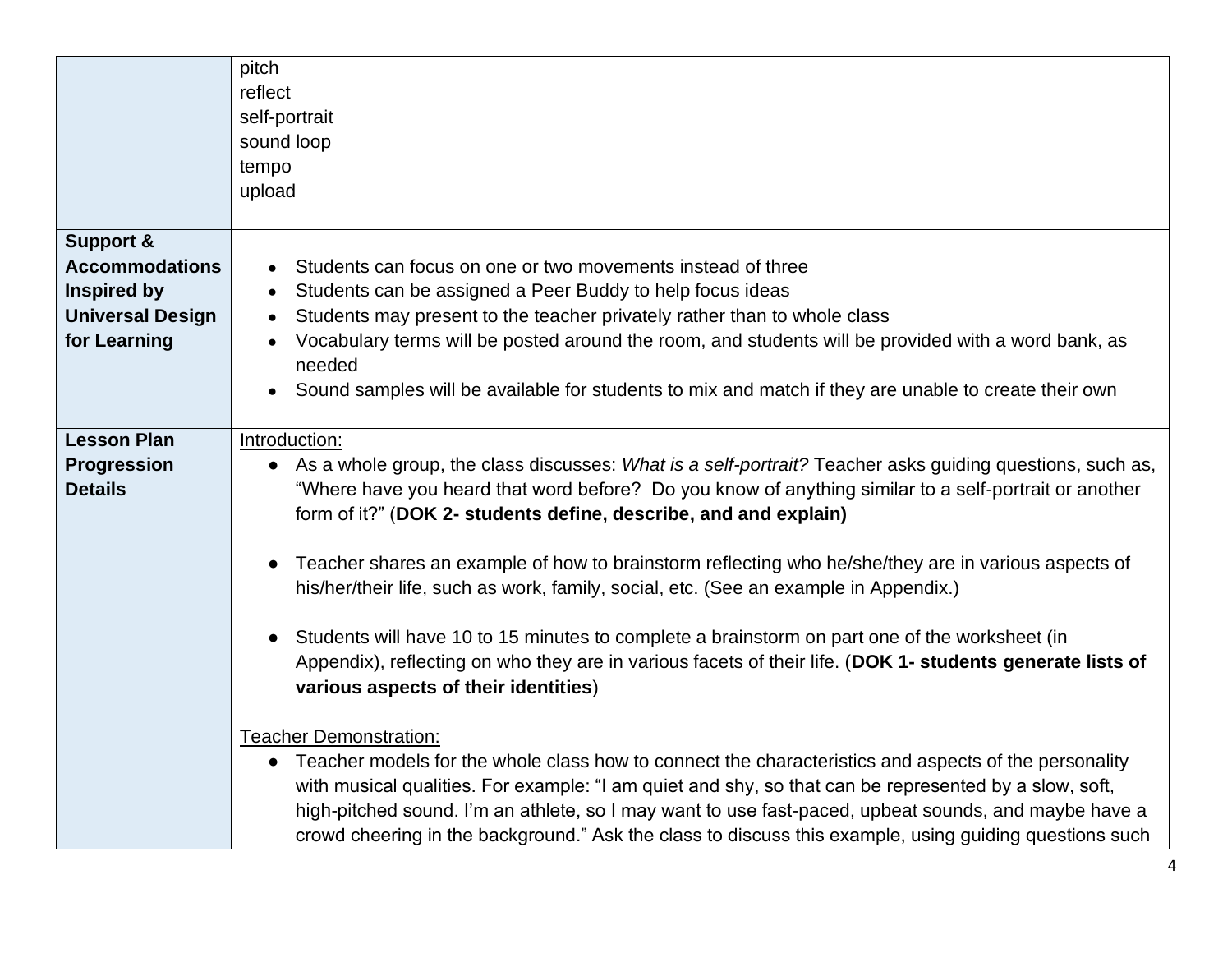as, "Do these choices make sense? Why or why not? What other music/sound-related options might I incorporate instead, and why?" **(DOK 3- students assess, determine meaning, and support opinions with logical evidence)**

### Think/Pair/Share:

- Students quietly brainstorm musical qualities and sounds that support the character traits they identified in their initial brainstorming session. They record these ideas in their packet. The teacher encourages students to have at least three sound qualities listed for each of their characteristics. **(DOK 2- students relate ideas and explore possible connections)**
- Students break into pairs or groups of three to share the qualities they have written and which musical sounds they assigned to those qualities. Peers collaborate and support each other with feedback and by offering suggestions backed up by reasoning. **(DOK 3- students critique, reflect, and support opinions with logical evidence)**

### Direct Instruction:

● As a whole class the teacher reviews the requirements for the compositions, focusing specifically on the new concept of a "movement." A movement is a piece of music that can be performed on its own but is part of a larger composition. (See Appendix for criteria and grading rubric.)

## Independent Creation Time:

- Students begin their independent projects by going to computers, opening Soundation, and selecting sounds reflecting each "movement" of their self-portrait. The teacher circulates the classroom to encourage, guide, and make suggestions, as needed. The teacher can also remind students of available supports, such as the sound clips that are already available. **(DOK 4- students design, selfmonitor, create a tangible product, and transfer knowledge into a new form)**
- In addition to the teacher circulating the room, students are encouraged to check-in with each other and help each other out. **(DOK 3- students collaboratively problem-solve and critique)**

Reflection: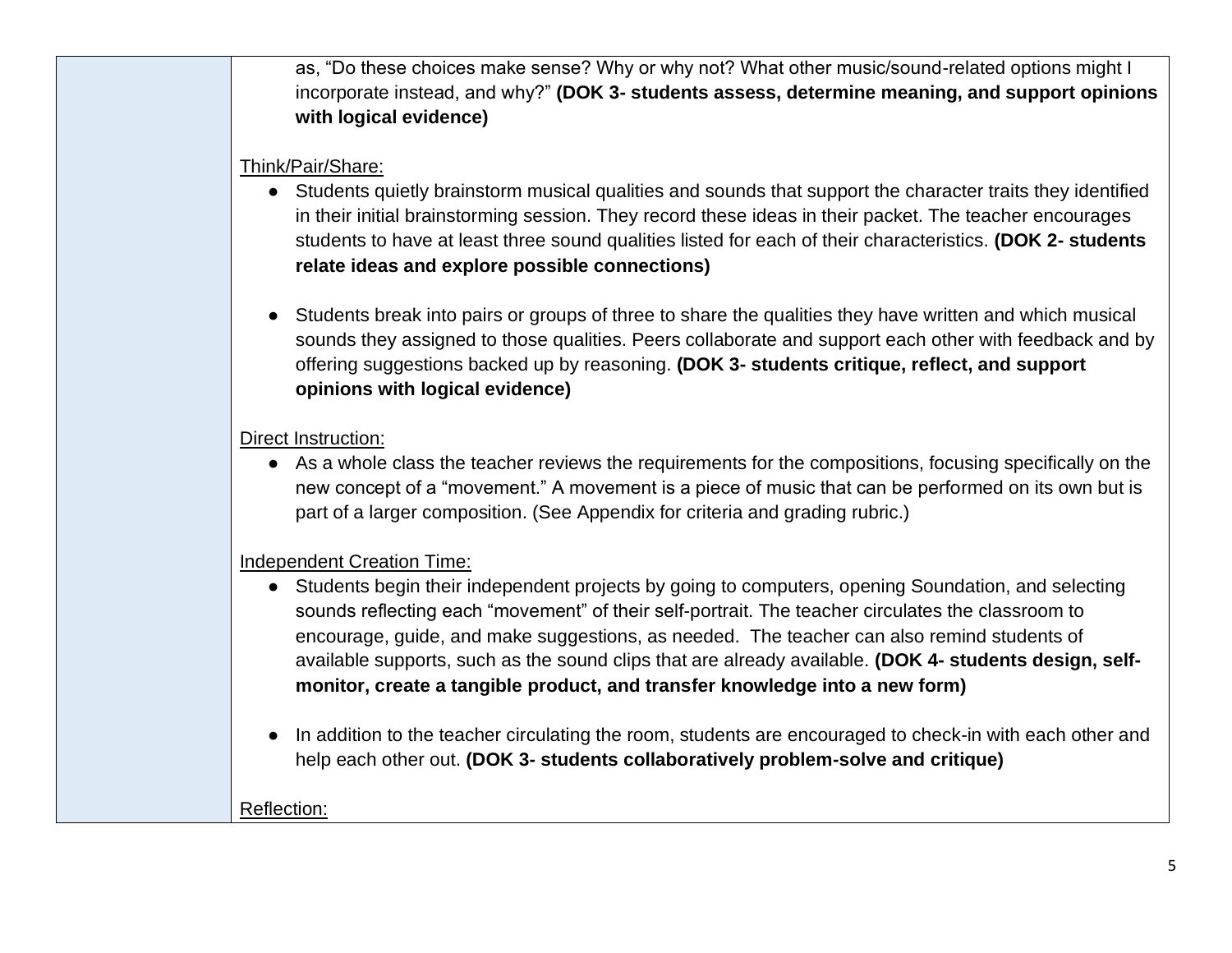|                  | Once students have compiled and saved their compositions, they will complete the reflection in "Step 3"<br>of their packet (in Appendix) where they reflect on their artistic choices. What does each movement<br>represent and why did they choose it? This will help them collect their thoughts for their presentation.<br>(DOK 3- students self-assess and provide evidence to support choices)                                                                                       |
|------------------|-------------------------------------------------------------------------------------------------------------------------------------------------------------------------------------------------------------------------------------------------------------------------------------------------------------------------------------------------------------------------------------------------------------------------------------------------------------------------------------------|
|                  | Presentations:<br>Teacher reminds students of proper audience behavior. When students are acting as the audience, they<br>$\bullet$<br>will follow the "curtains down" and "curtains up" directives. This means that when the presenting student<br>says, "curtains down," the audience members close their eyes. This gives the student time to set up and<br>organize her/his/their thoughts. When the presenting student says, "curtains up," the audience members<br>open their eyes. |
|                  | Students present their compositions to the whole group. Then, they share out the reflection part of their<br>$\bullet$<br>worksheet. Audience members are encouraged to provide specific feedback. (DOK 3- students explain<br>with reasoning)                                                                                                                                                                                                                                            |
|                  | <b>Extension Activities:</b><br>• Students can add a visual artwork or a written self-portrait (poem, story, drawing, collage) to accompany<br>the musical composition.                                                                                                                                                                                                                                                                                                                   |
|                  | <b>Family Engagement Ideas:</b><br>Families could be asked to help in the brainstorming process.<br>$\bullet$<br>Students can upload their musical compositions to a sharing platform to share with their families.                                                                                                                                                                                                                                                                       |
| <b>Resources</b> | Make music online. (n.d.). Soundation. Retrieved January 13, 2021, from https://soundation.com/                                                                                                                                                                                                                                                                                                                                                                                           |
|                  | Riley, S. (2017, July 1). Elements of art anchor charts. Institute for arts integration and STEAM.<br>https://artsintegration.com/2017/07/01/elements-art-anchor-charts/                                                                                                                                                                                                                                                                                                                  |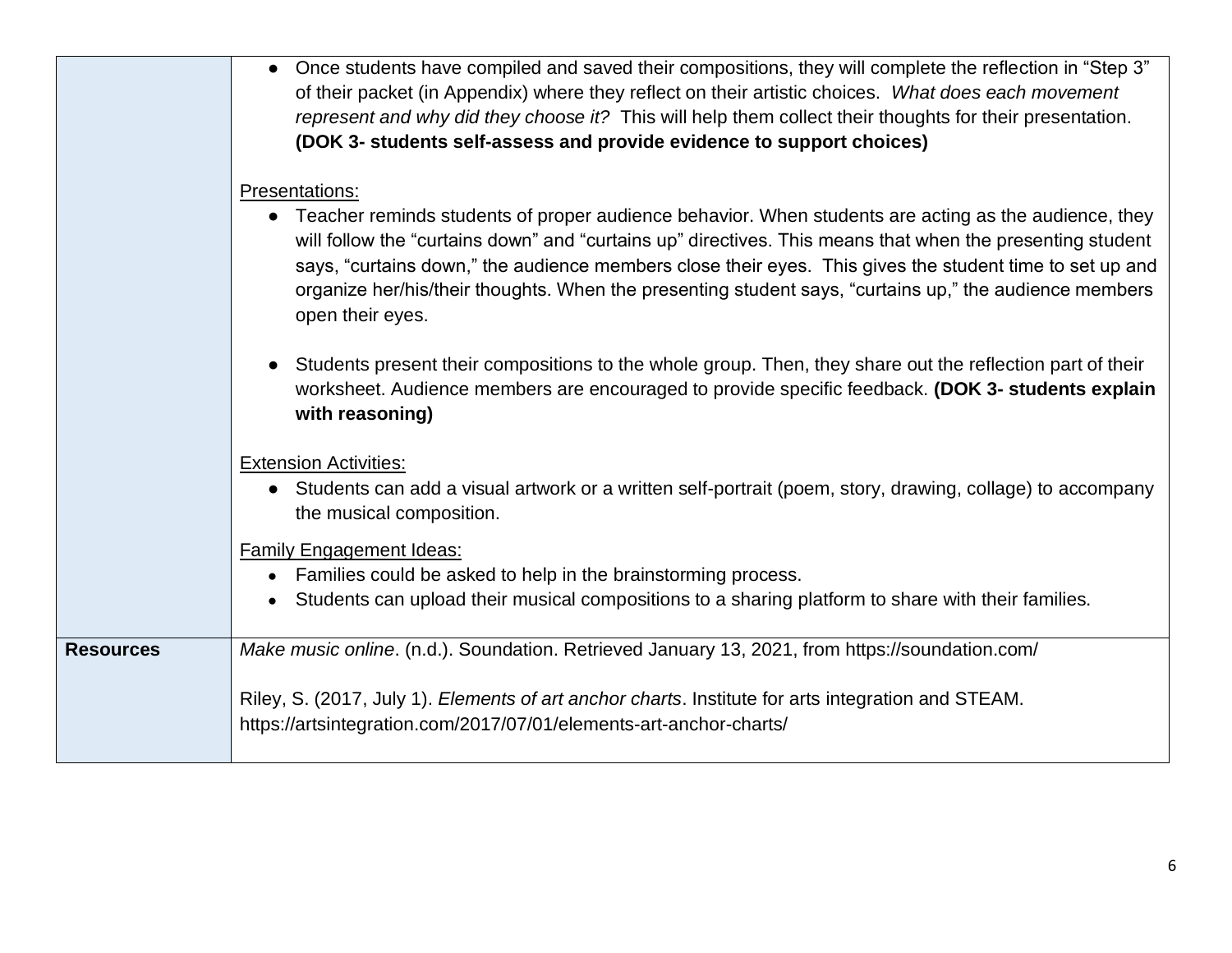| <b>Appendix</b> |                                                                                                                                                                                                                                                                             |
|-----------------|-----------------------------------------------------------------------------------------------------------------------------------------------------------------------------------------------------------------------------------------------------------------------------|
|                 | Definition of self-portrait:                                                                                                                                                                                                                                                |
|                 | a portrait of oneself done by oneself                                                                                                                                                                                                                                       |
|                 | A self-portrait involves looking deeply into who you are and conveying that through an artistic medium, like a<br>painting, dance, piece of writing, or musical composition. Your task for your final assignment is to create a<br>self-portrait of yourself through music. |
|                 | Step 1: Take a deeper look at who you are. Brainstorm by writing down as many things as you can think of<br>that define you in all areas of your life. Below is an example from a teacher:                                                                                  |
|                 | Teacher's sample Brainstorm:                                                                                                                                                                                                                                                |
|                 | Relationship roles: I am a mother, sister, daughter, wife, friend, cousin, granddaughter, teacher, student,<br>mentor, leader, performer.                                                                                                                                   |
|                 | Activity roles and career (or future dreams): I am a singer, musician, artist, swimmer, swim instructor, a<br>dancer, an actor, a teacher.                                                                                                                                  |
|                 | Hobbies and likes: I love to read, hike, take long walks.                                                                                                                                                                                                                   |
|                 | Personality traits: I am emotional, caring, stubborn, smart, kind, creative, opinionated, a good listener,<br>sensitive, motivative, active, sarcastic. I have a big heart.                                                                                                 |
|                 | <b>Your Brainstorm:</b>                                                                                                                                                                                                                                                     |
|                 |                                                                                                                                                                                                                                                                             |
|                 |                                                                                                                                                                                                                                                                             |
|                 |                                                                                                                                                                                                                                                                             |
|                 |                                                                                                                                                                                                                                                                             |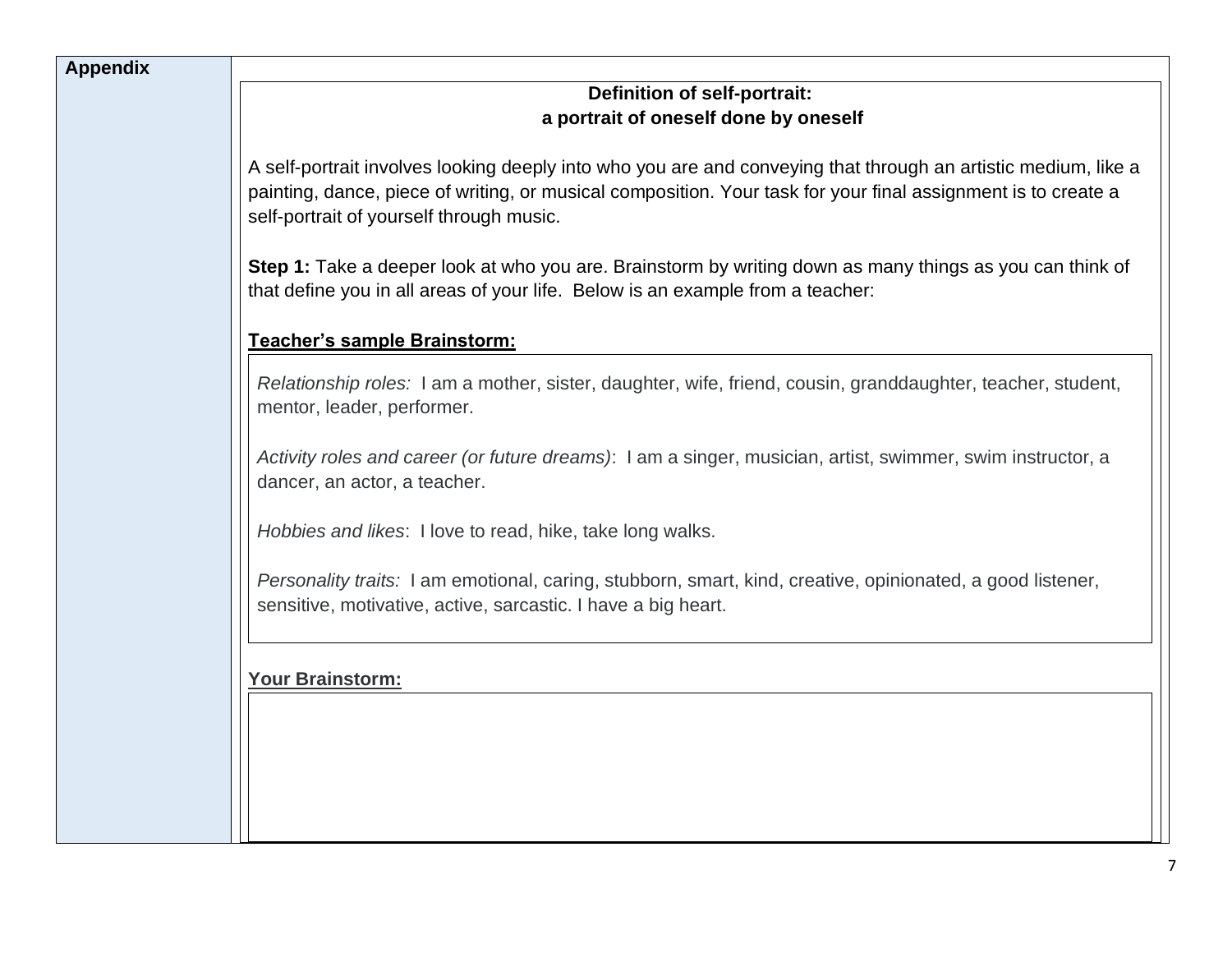# **Step 2: Create your self-portrait in Soundations**

Requirements:

- Three movements or sections to the composition/song to represent three parts of who you are- 10 pts for each
	- o Example: My 1st movement may be calm with nature sounds to represent my love for the woods. Movement 2 may be energetic for when I work with kids, and Movement 3 may be a lullaby because I'm a mom.
- 50 measures in length- 1pt for each measure
- Fade in or out (make sure there is a defined ending)- 5 pts
- Diversity- It should not be the same thing for 50 measures!- 10 pts
- Fit- The sound loops you pick should fit together- 2.5 pts
- No random gaps in sound- 2.5 pts

# **Step 3: Reflect**

**A.) What aspect of your identity are you representing in each movement?** Movement 1-

Movement 2-

Movement 3-

**B.) Why did you choose each of these characteristics or qualities?**